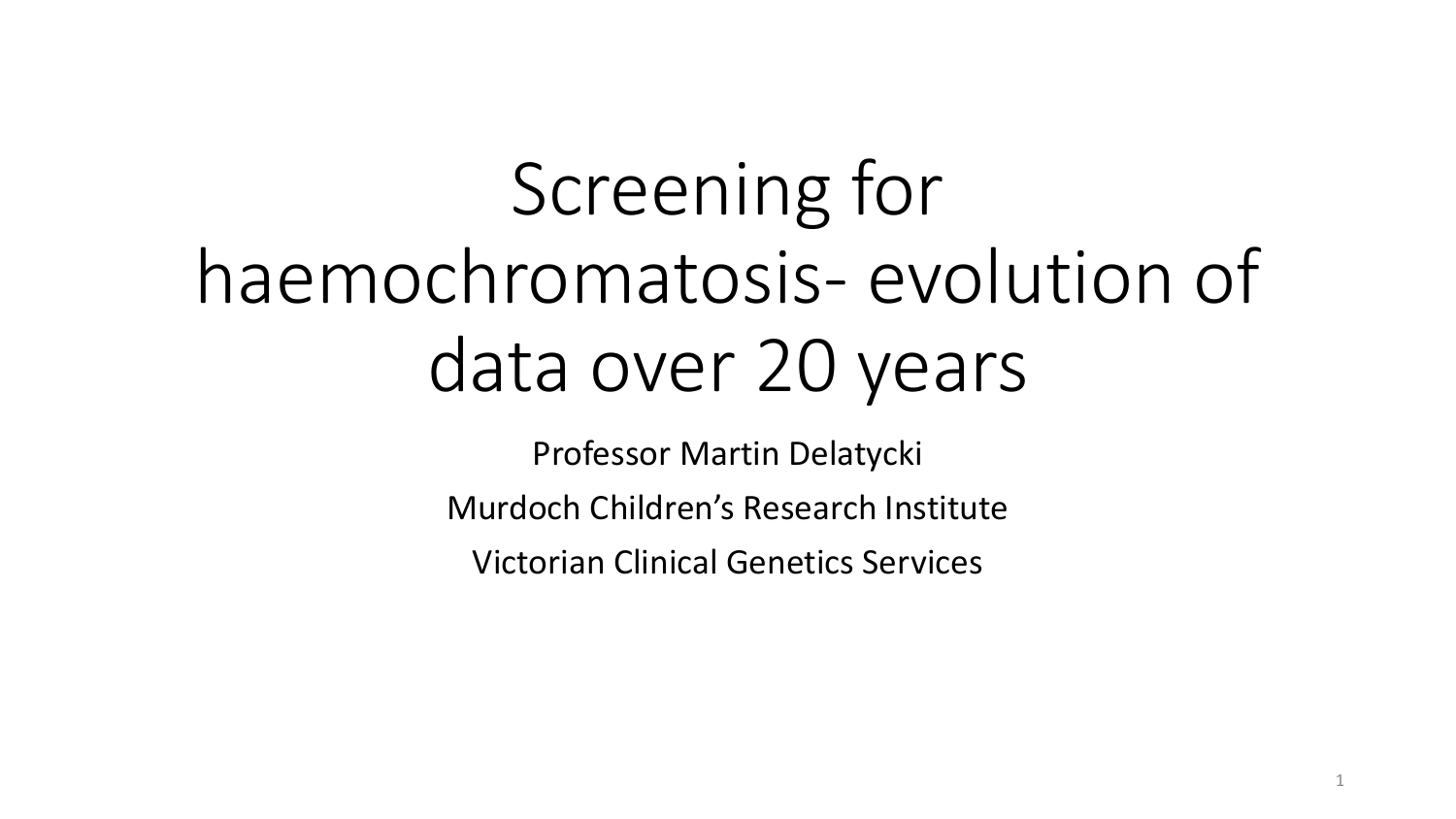

| <b>Important problem</b>                         | <b>Yes</b>          | <b>Suitable test</b>                                 | ?      |
|--------------------------------------------------|---------------------|------------------------------------------------------|--------|
| <b>Acceptable treatment</b>                      | <b>Yes</b>          | <b>Acceptable to population</b>                      | ?      |
| <b>Facilities for diagnosis and</b><br>treatment | Can be              | Agreed policy on who to treat                        | ?      |
| <b>Recognized latent stage</b>                   | <b>Yes</b>          | Cost of case finding balanced v<br>total expenditure | ?      |
| <b>Natural history understood</b>                | <b>Not</b><br>fully | <b>Continuous process of case finding</b>            | Can be |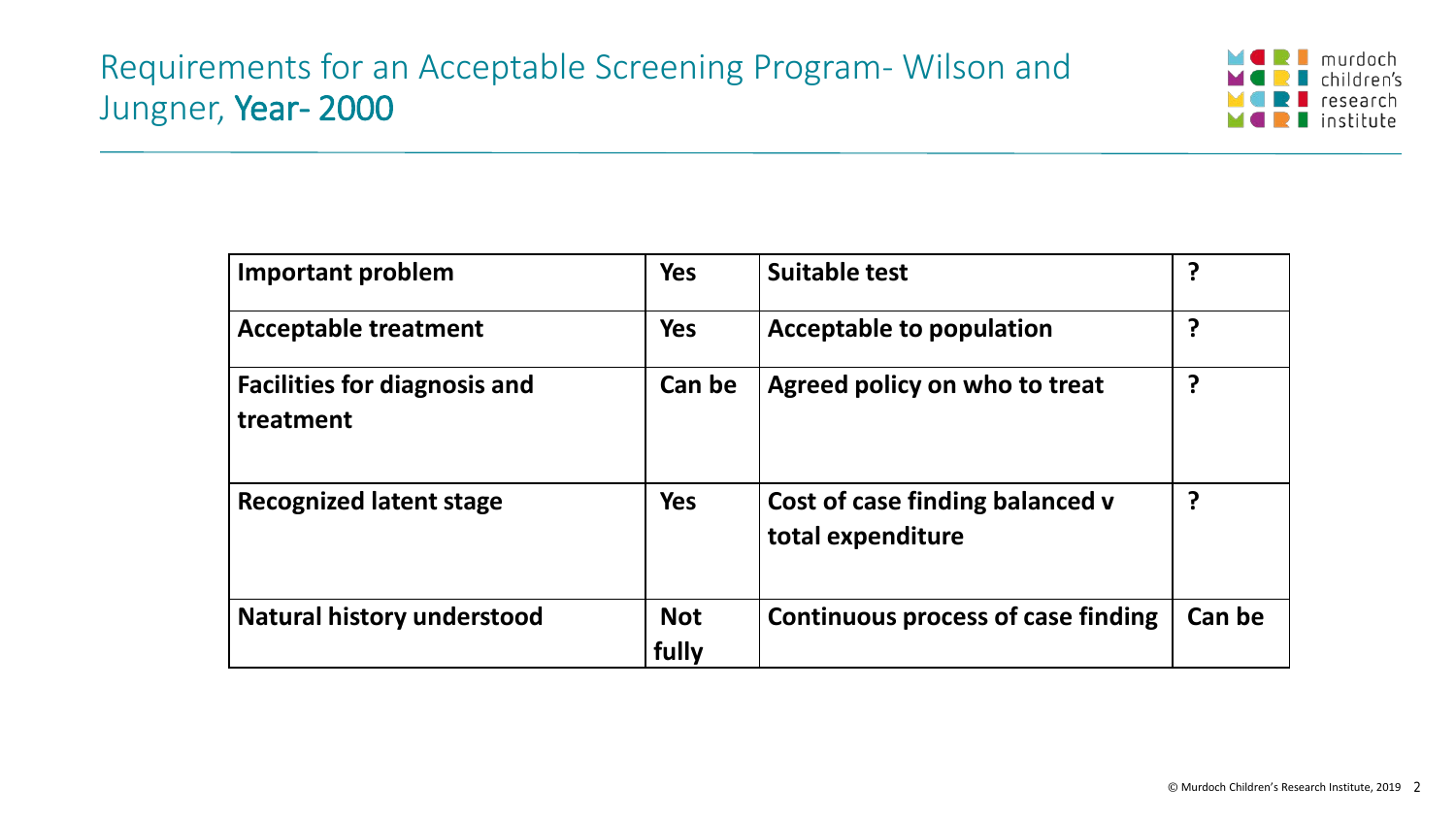









Mi-Iron- A randomized patient-blinded study of true versus sham reduction of body iron in HFE related haemochromatosis with moderate iron overload

Sim Y Ong, Lyle C Gurrin, Lara Dolling, Jeanette Dixon, Amanda J Nicoll, Michelle Wolthuizen, Erica M Wood, Gregory J Anderson, Grant A Ramm, Katrina J Allen, John K Olynyk, Darrell Crawford, Louise E Ramm, Paul Gow, Simon Durant, Lawrie W Powell, Martin B Delatycki



Reduction of body iron in HFE-related haemochromatosis and moderate iron overload (Mi-Iron): a multicentre, participant-blinded, randomised controlled trial

Sim Y Ong, Lyle C Gurrin, Lara Dolling, Jeanette Dixon, Amanda J Nicoll, Michelle Wolthuizen, Erica M Wood, Gregory J Anderson, Grant A Ramm, Katrina J Allen, John K Olynyk, Darrell Crawford, Louise E Ramm, Paul Gow, Simon Durrant, Lawrie W Powell, Martin B Delatycki

#### Summary

Background The iron overload disorder hereditary haemochromatosis is most commonly caused by HFE p.Cys282Tyr Lancet Haematol 2017: homozygosity. In the absence of results from any randomised trials, current evidence is insufficient to determine 4: e607-14 whether individuals with hereditary haemochromatosis and moderately elevated serum ferritin, should undergo iron reduction treatment. This trial aimed to establish whether serum ferritin normalisation in this population improved symptoms and surrogate biomarkers.

See Comment page e569 Murdoch Children's Resea Institute, Melbourne, VIC. **Australia (SY Ong MBBS** 

d i`€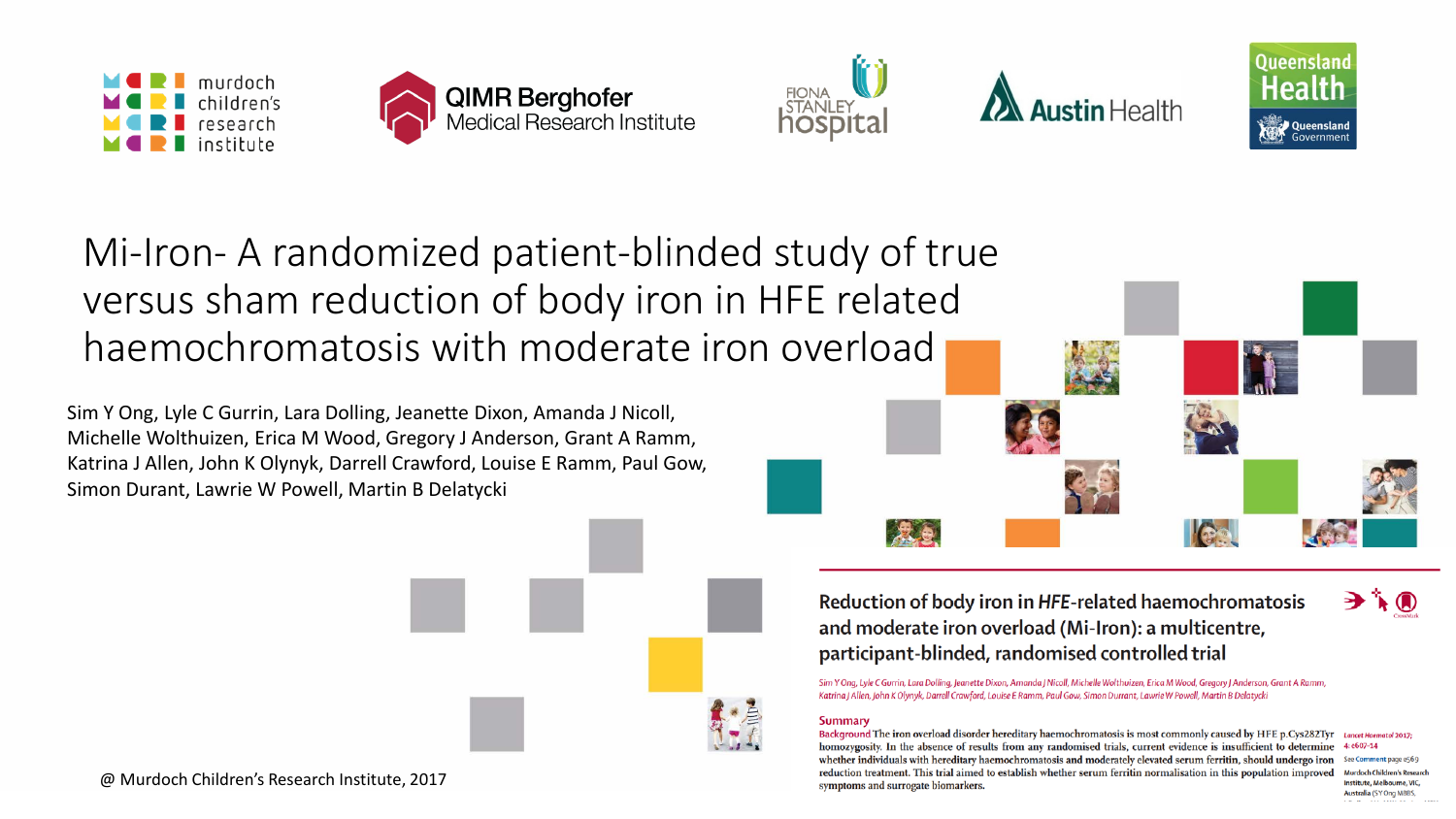### Do people with HH and SF >300µg/L but less than 1000µg/L need treatment?

- >1 million people in each of US and Europe and >85,000 Australians have or will get SF> 300µg/L but < 1000µg/L due to HFE p.C282Y homozygosity or p.C282Y/p.H63D compound heterozygosity
- Increasing number of commentators advising not to treat HH if SF less than 1000µg/L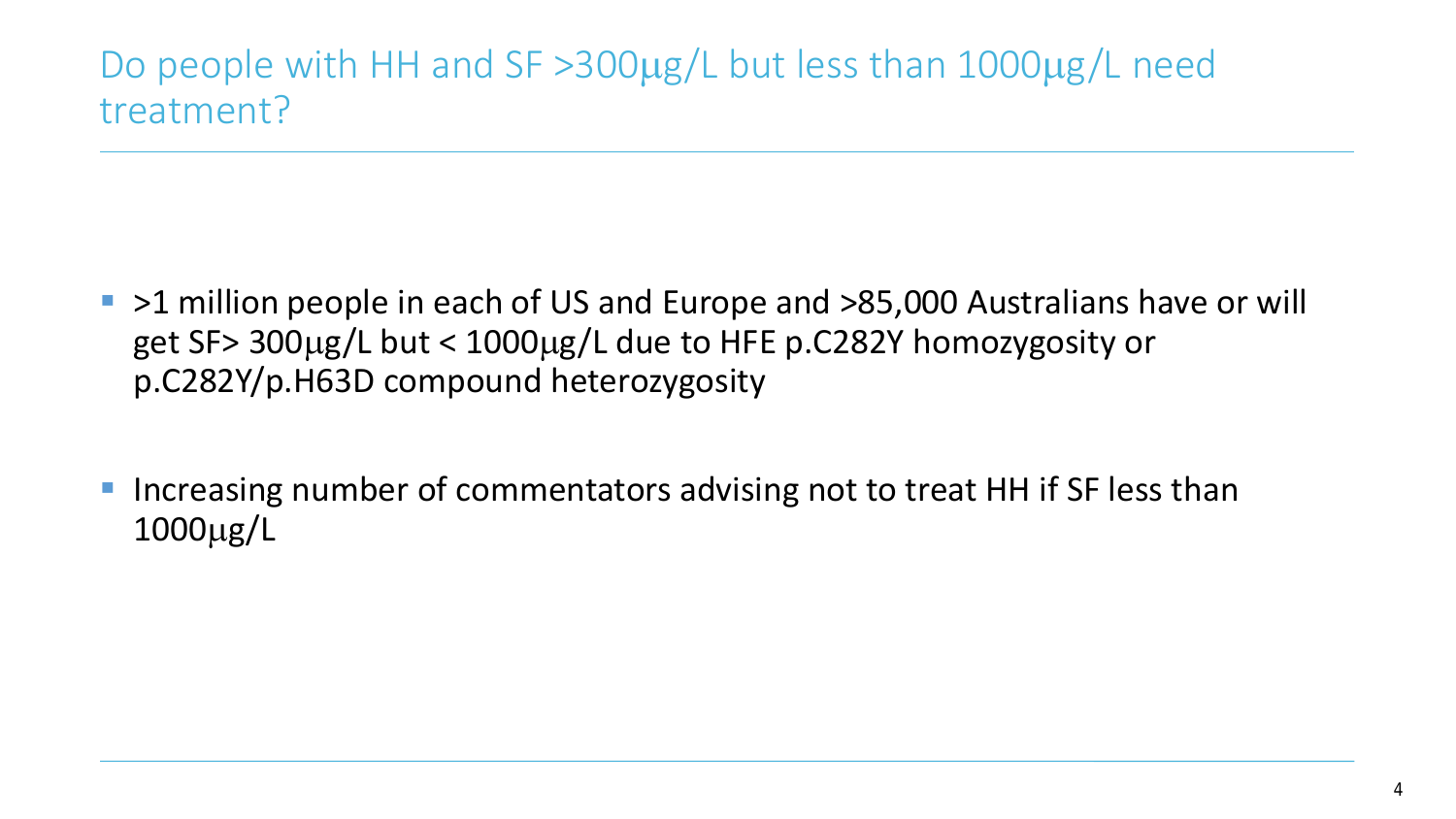To undertake a randomised patient-blinded trial of erythrocytapheresis compared to sham erythrocytapheresis (using plasmapheresis) in individuals who have serum ferritin (SF) > 300µg/L but <1000µg/L (defined here as moderate iron overload) due to HFE p.C282Y homozygosity and to compare the prevalence of symptoms and objective markers of disease in the two treatment arms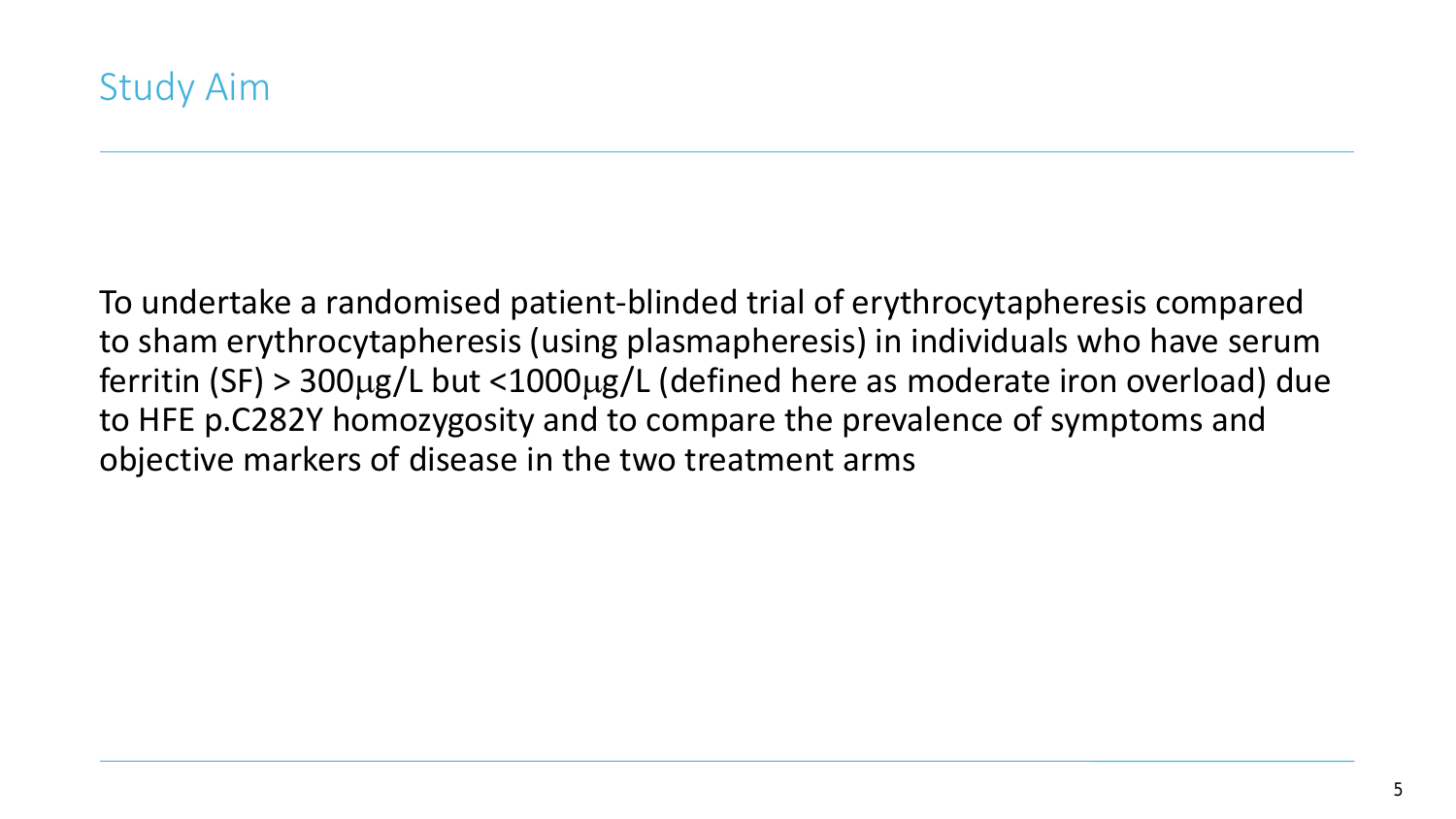### Erythrocytapheresis

- **Blood removed**
- Spun
- RBCs discarded
- **Plasma returned to subject**
- **Plasmapheresis- opposite**
- One treatment removes ~3x RBCs cf venesection
- **Reduced hypovolaemia SE cf** venesection because of saline replacement
- Anticoagulant can cause SE due to  $\downarrow$ Ca++ (citrate reaction)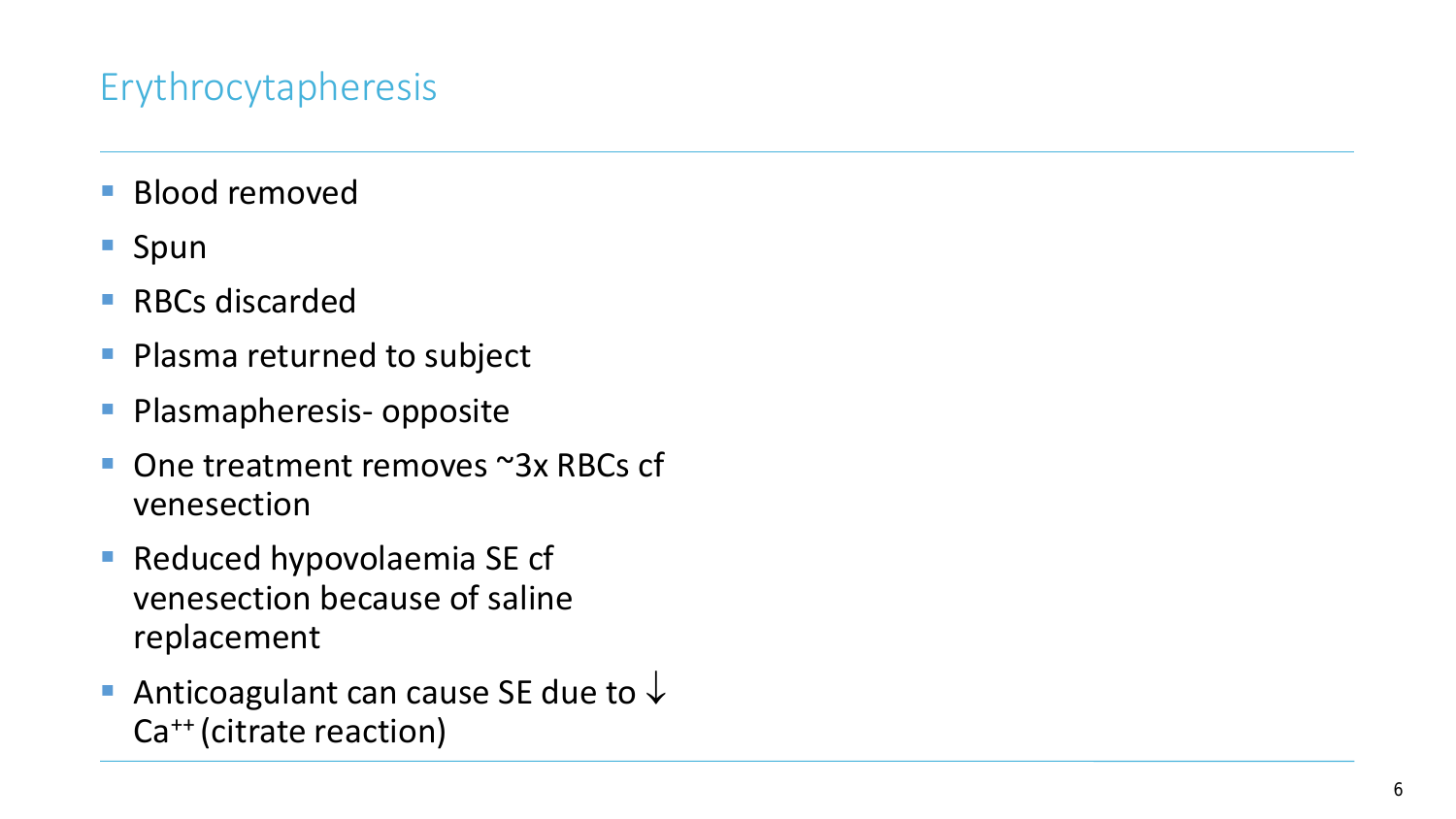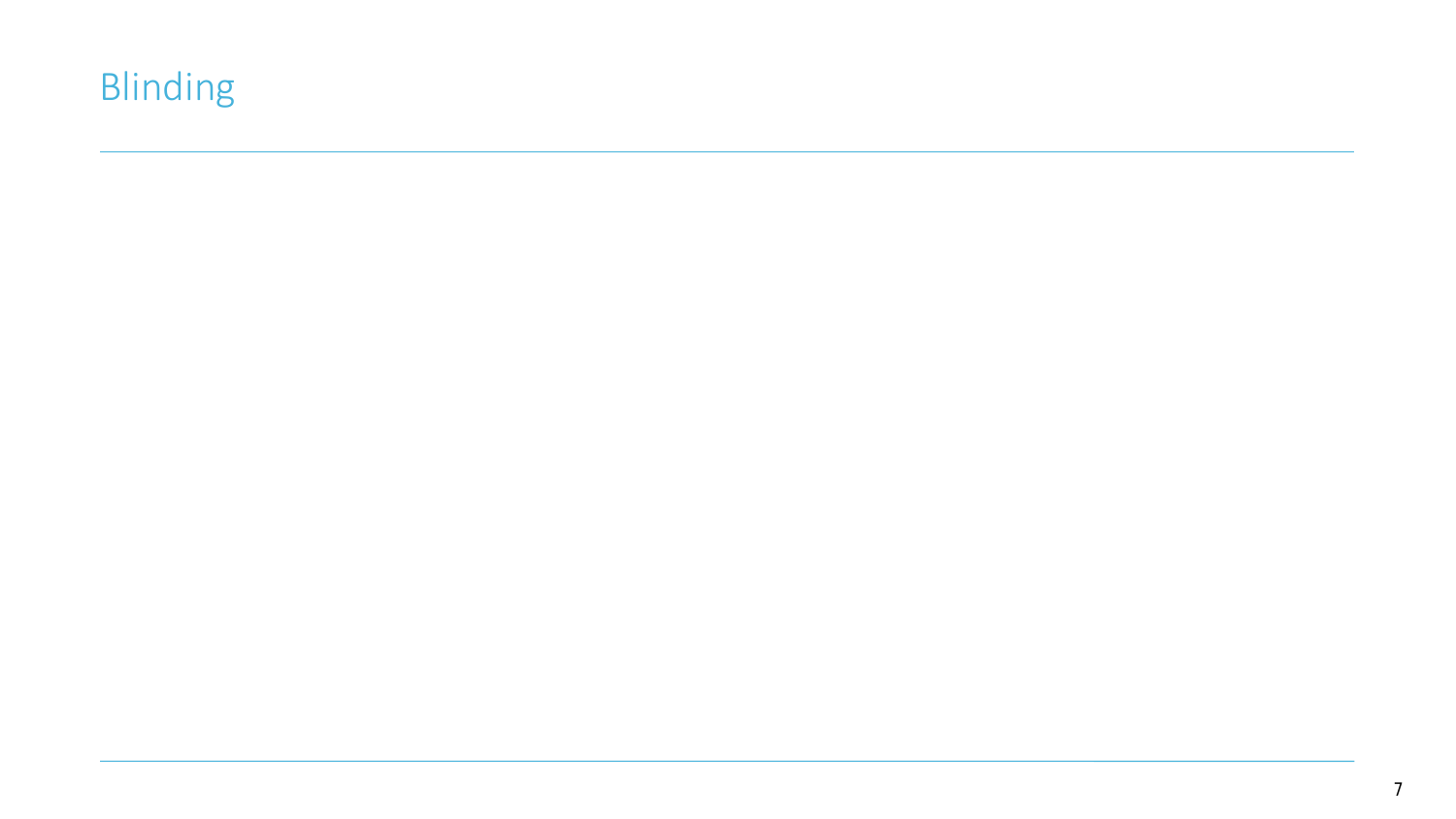Inclusion

- 1. HFE p.C282Y homozygous
- 2. Aged 18 years or older
- 3. SF above the upper limit of the normal range (300µg/L) but less than 1000µg/L with a raised TS (>ULN for testing laboratory)

#### Exclusion

- 1. HH due to other genotypes
- 2. Normal SF, SF >1000µg/L or raised SF in the setting of normal TS
- 3. Other major risk factor(s) for liver toxicity including positivity for hepatitis B or C, excess alcohol consumption (>60g/day in males and 40g/day in females), body mass index >35 (which places the individual at high risk for steatohepatitis)
- 4. Current or recent venesection for HH (within two years)
- 5. Pregnant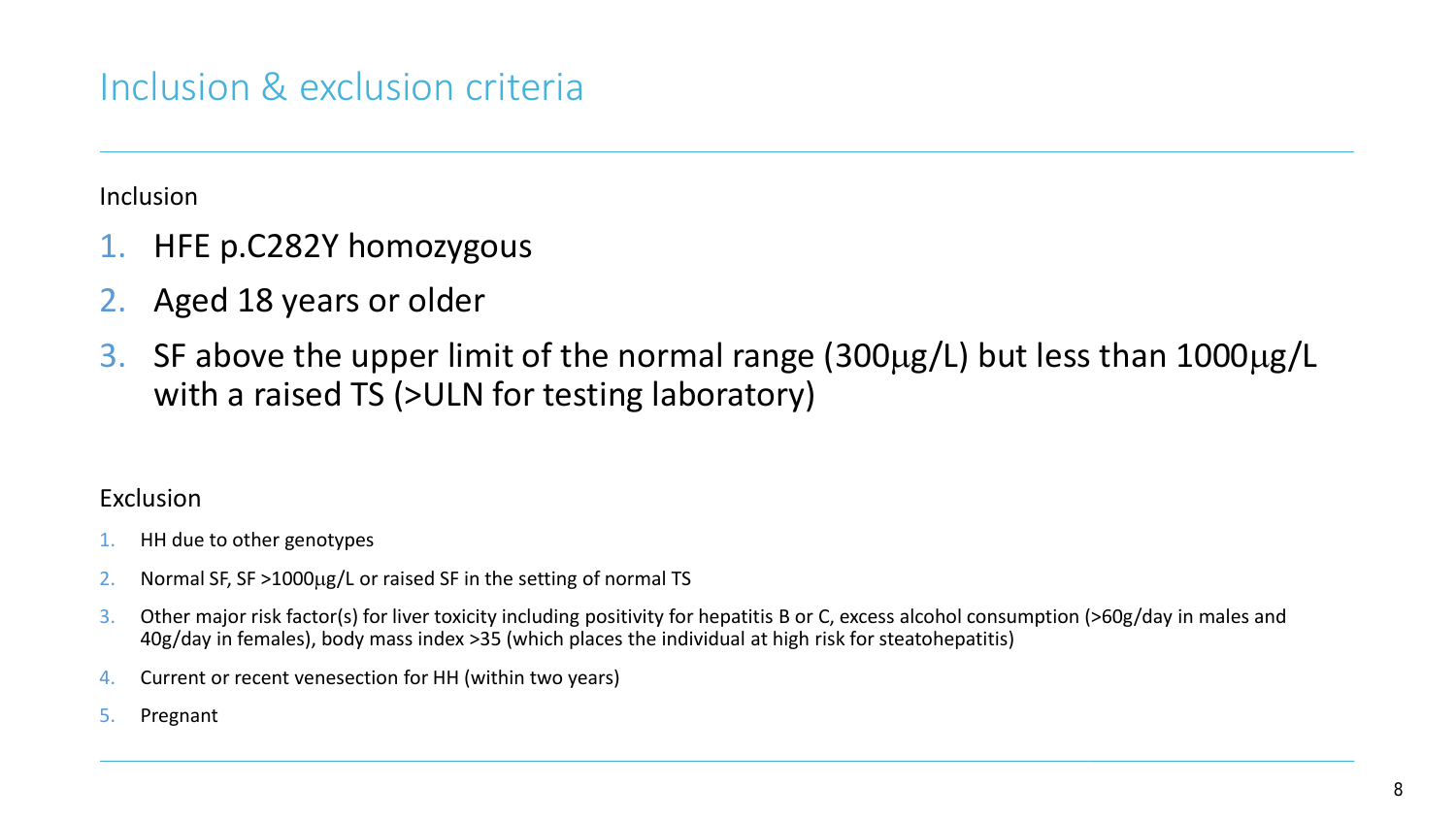

- **Fatigue-** Modified Fatigue Impact Scale (primary outcome measure)
- **QoL-** SF36 version 2
- **Depression and anxiety symptoms-** Hospital Anxiety and Depression Scale
- **Arthritis-** Arthritis Impact Measurement Scale 2 short form
- **Liver wellbeing-** Hepascore, Fibrometer, Transient elastography- Fibroscan
- **Oxidative stress-** F2 isoprostanes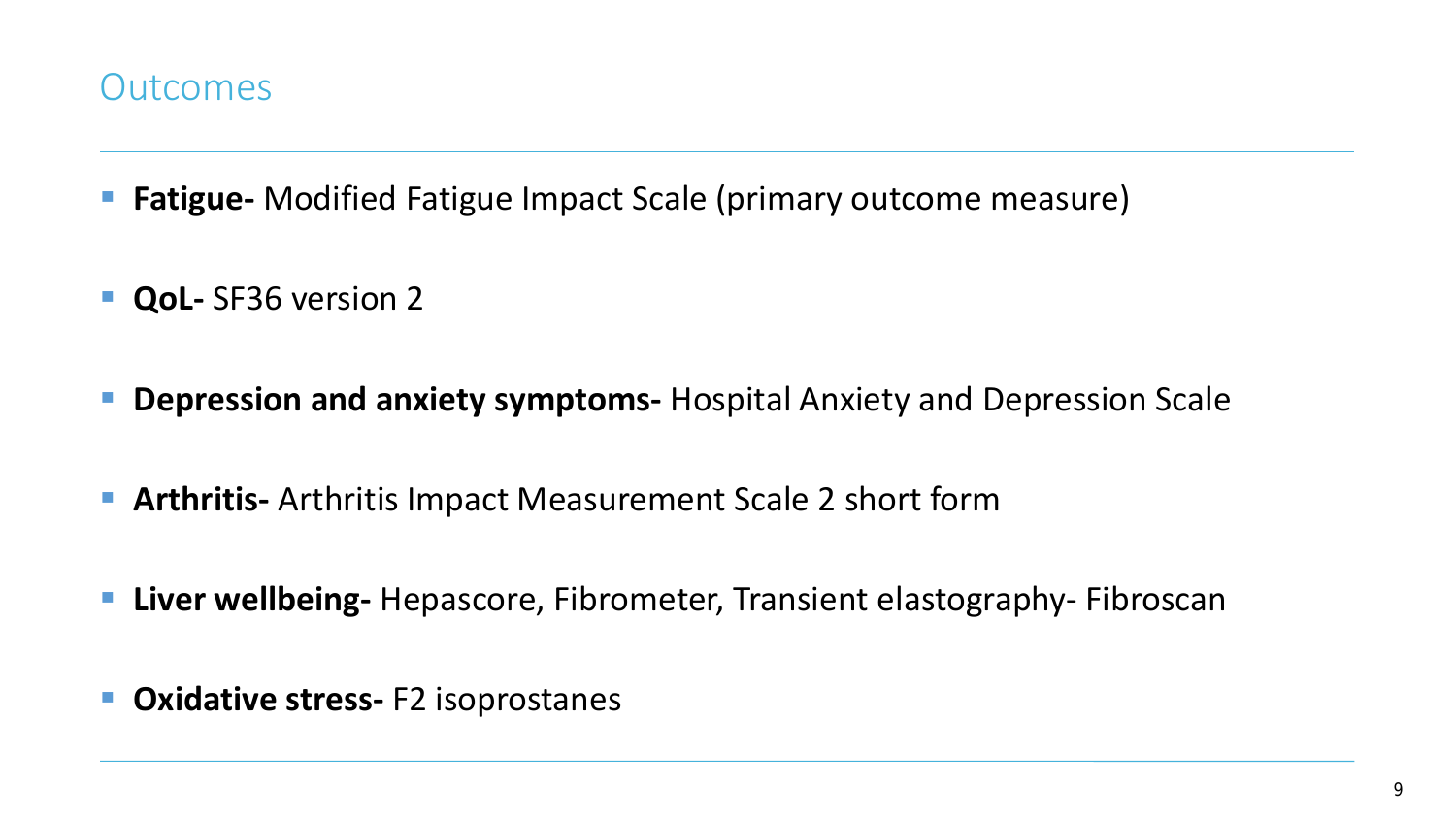### SF and TS

| <b>SF</b>                    | <b>Baseline</b><br>$(\mu g/L)$ | <b>End of Treatment</b><br>$(\mu g/L)$ |
|------------------------------|--------------------------------|----------------------------------------|
| Control<br>$(n=44)$          | $509.7 \pm 23.7$               | $478.9 \pm 25.4$                       |
| <b>Treatment</b><br>$(n=50)$ | $518.8 \pm 24.6$               | $203.9 \pm 10.0$                       |

Mean difference in change for two groups: p <0.0001

| <b>TS</b>                    | <b>Baseline</b><br>(%) | <b>End of Treatment</b><br>(%) |
|------------------------------|------------------------|--------------------------------|
| Control<br>$(n=44)$          | $63.1 \pm 2.7$         | $61.7 \pm 2.7$                 |
| <b>Treatment</b><br>$(n=50)$ | $63.7 \pm 2.3$         | $45.4 \pm 2.3$                 |

Mean difference in change for two groups : p <0.01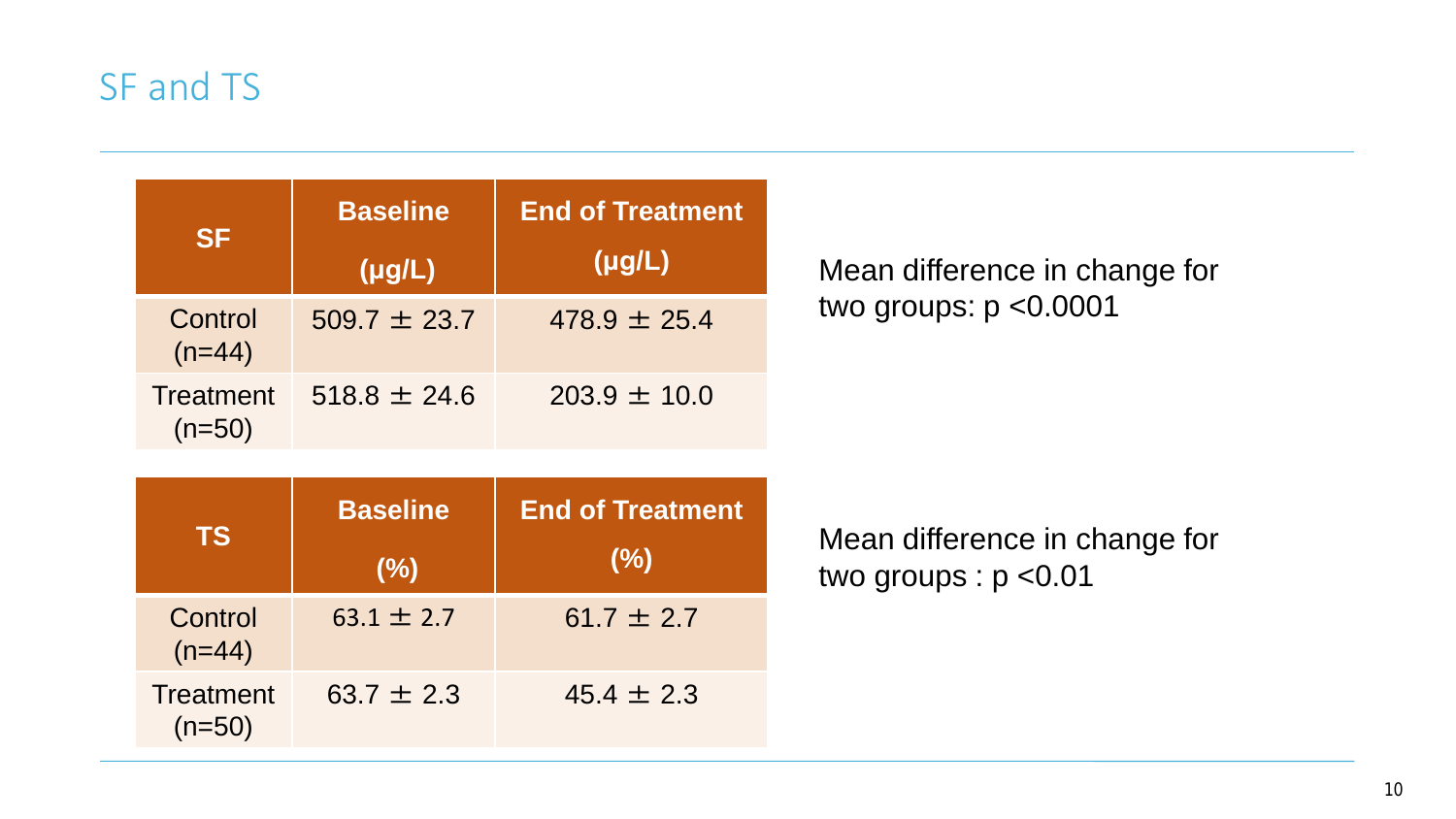### Modified Fatigue Impact Scale

|                           | N  | <b>AControl</b>  | <b>ATreatment</b> | <b>Adjusted Mean</b><br><b>Difference</b> | p-<br>value |
|---------------------------|----|------------------|-------------------|-------------------------------------------|-------------|
|                           |    |                  |                   |                                           |             |
| <b>MFIS Total</b>         | 93 | $-1.35(1.74)$    | $-6.82(1.61)$     | $-6.25(2.46)$                             | 0.01        |
| <b>MFIS: Cognitive</b>    | 94 | $-0.80(0.83)$    | $-3.90(0.78)$     | $-3.60(1.16)$                             | < 0.01      |
| <b>MFIS: Physical</b>     | 93 | $-0.60(0.89)$    | $-2.34(0.83)$     | $-1.93(1.29)$                             | 0.14        |
| <b>MFIS: Psychosocial</b> | 94 | $-0.07$ $(0.23)$ | $-0.58(0.22)$     | $-0.54(0.33)$                             | 0.10        |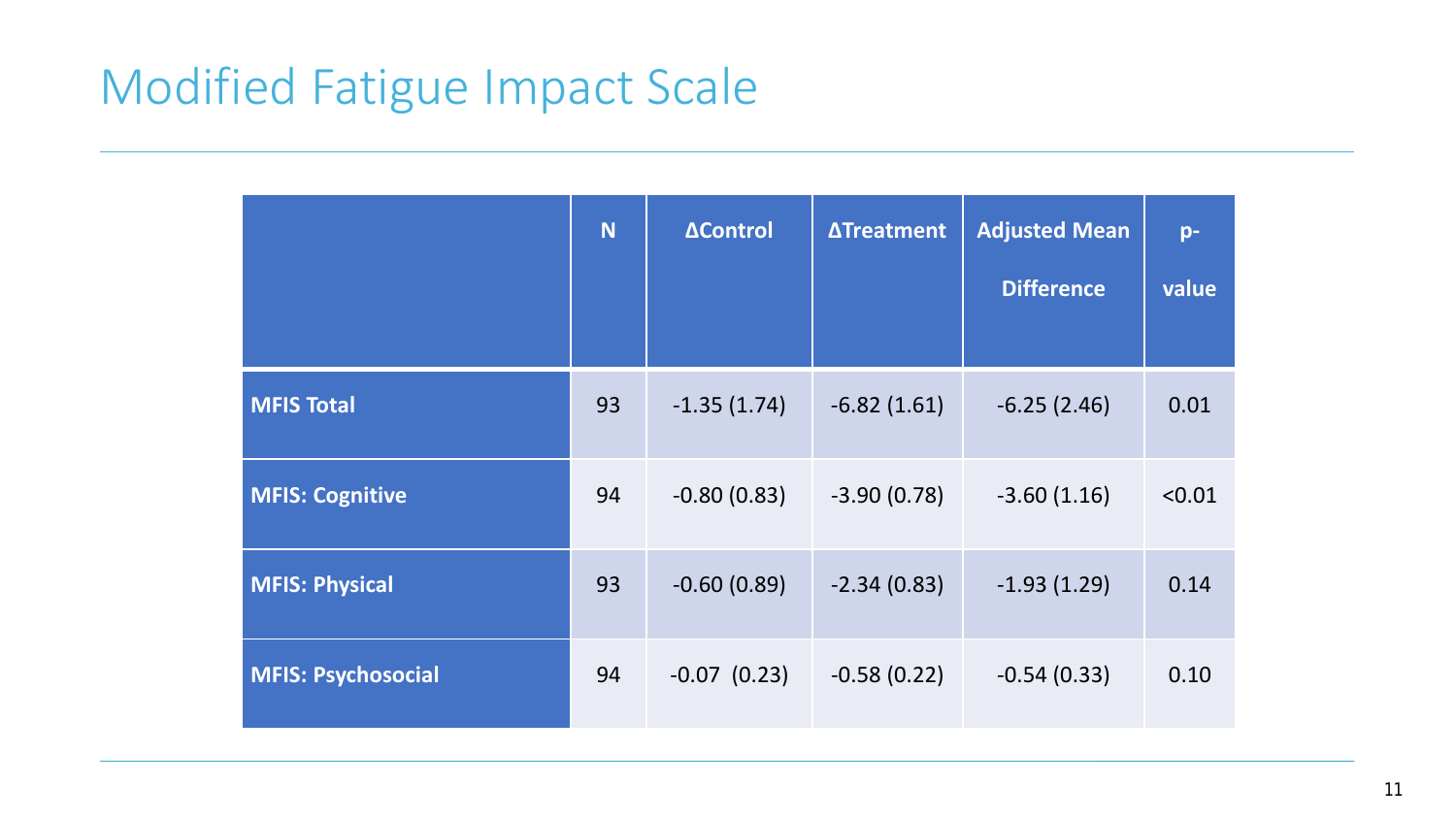- No significant change in SF36v2, HADS
- Significant improvement in AIMS2-SF affect (p<0.03)
- Significant improvements in hepascore ( $p$ <0.05) and plasma  $F<sub>2</sub>$  isoprostanes (p<0.05)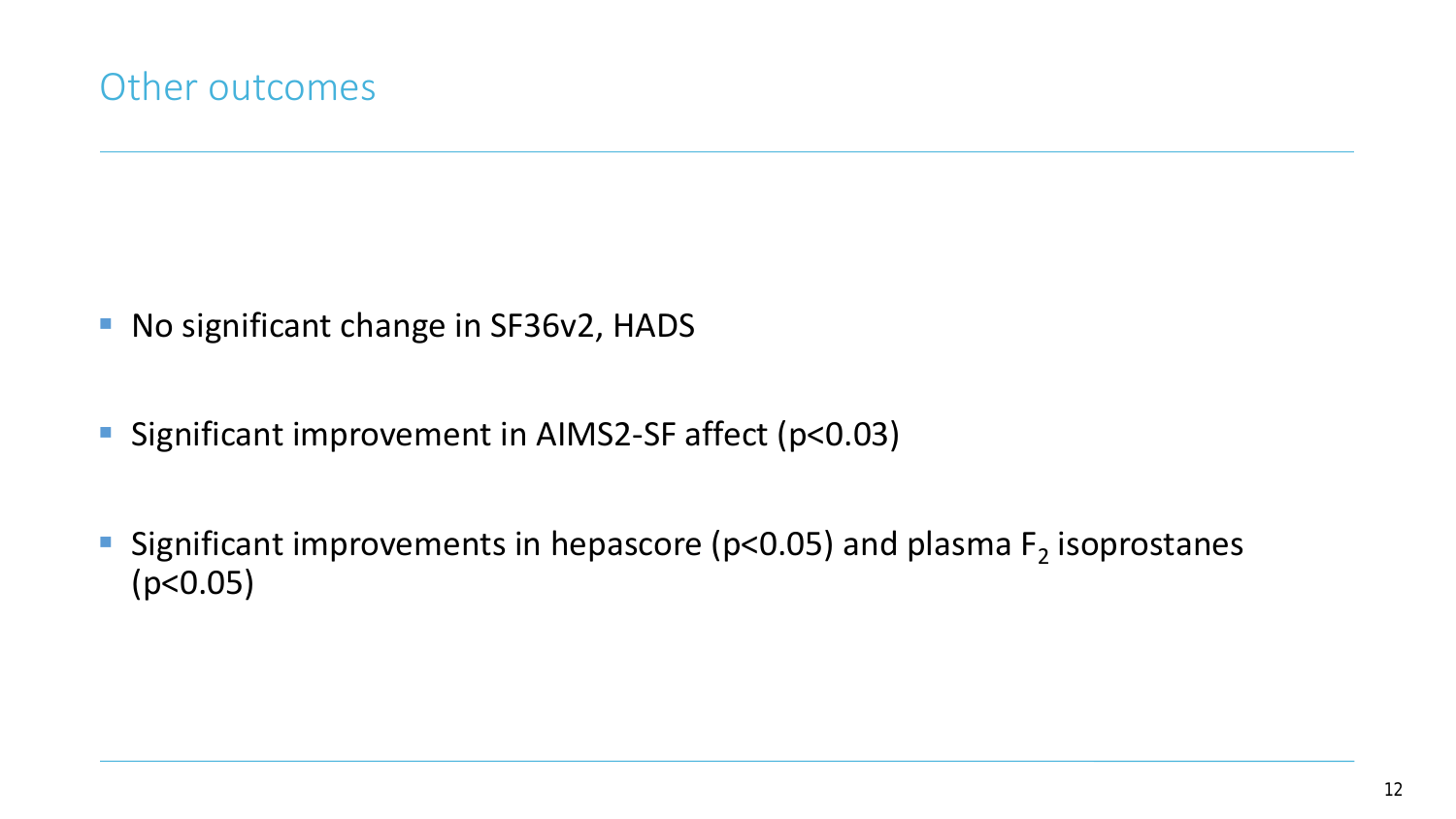### How successful was blinding?

#### *"Do you think your iron level was reduced?"*

|                | Control (n=44) | Treatment (n=50) | p-value |
|----------------|----------------|------------------|---------|
| <b>Yes</b>     | 10 (22.7%)     | 10 (20%)         |         |
| No             | 6(13.6%)       | 9(18%)           |         |
| Not sure       | 28 (63.6%)     | 29 (58%)         | 0.603   |
| <b>Missing</b> | $0(0\%)$       | 2(4%)            |         |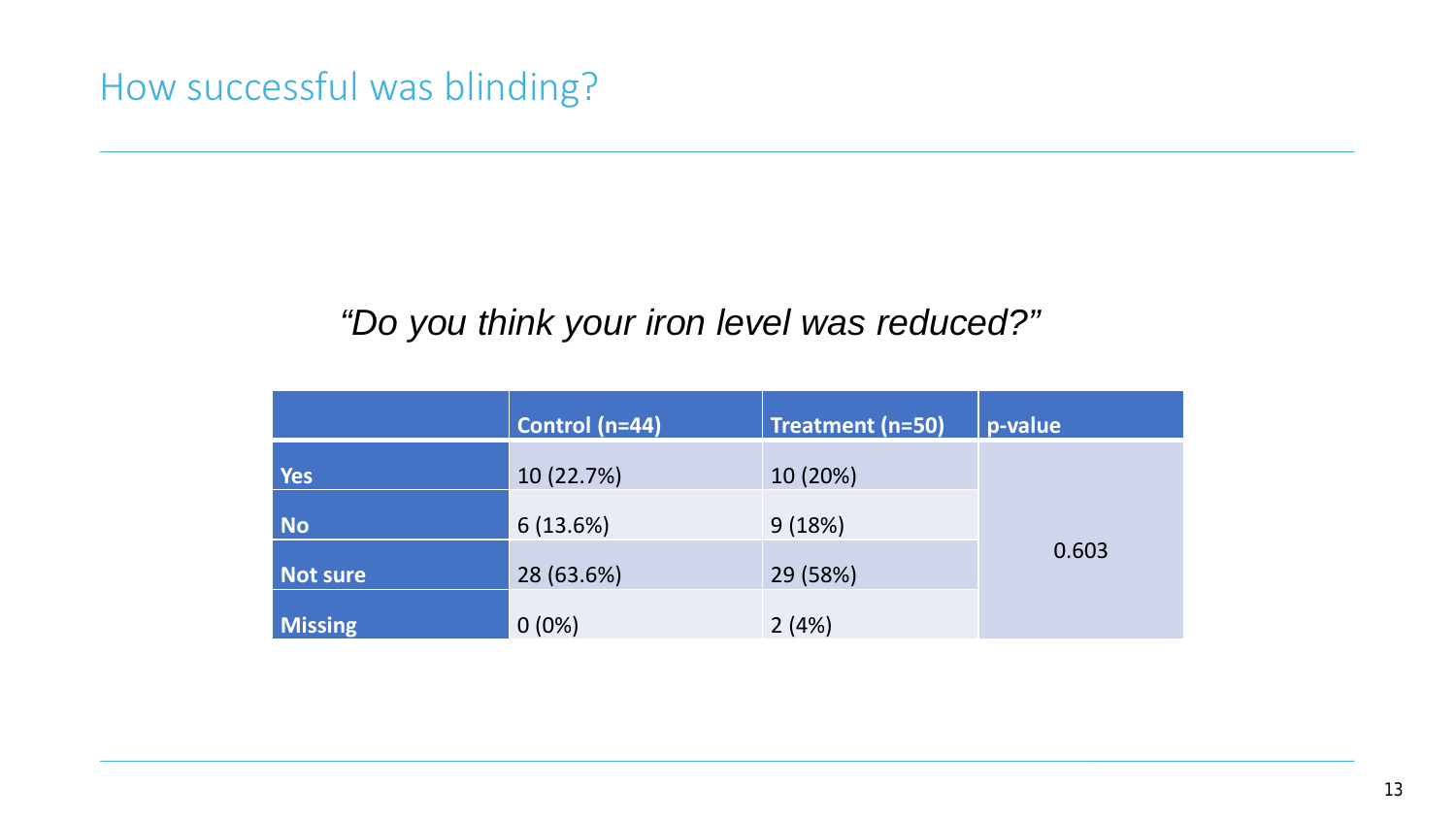- 13/14 patient reported outcome comparisons improved in treatment group more than controls (p=0.01)
- **All significant changes were where treatment group improved more than controls**
- No changes that were greater in the controls were significant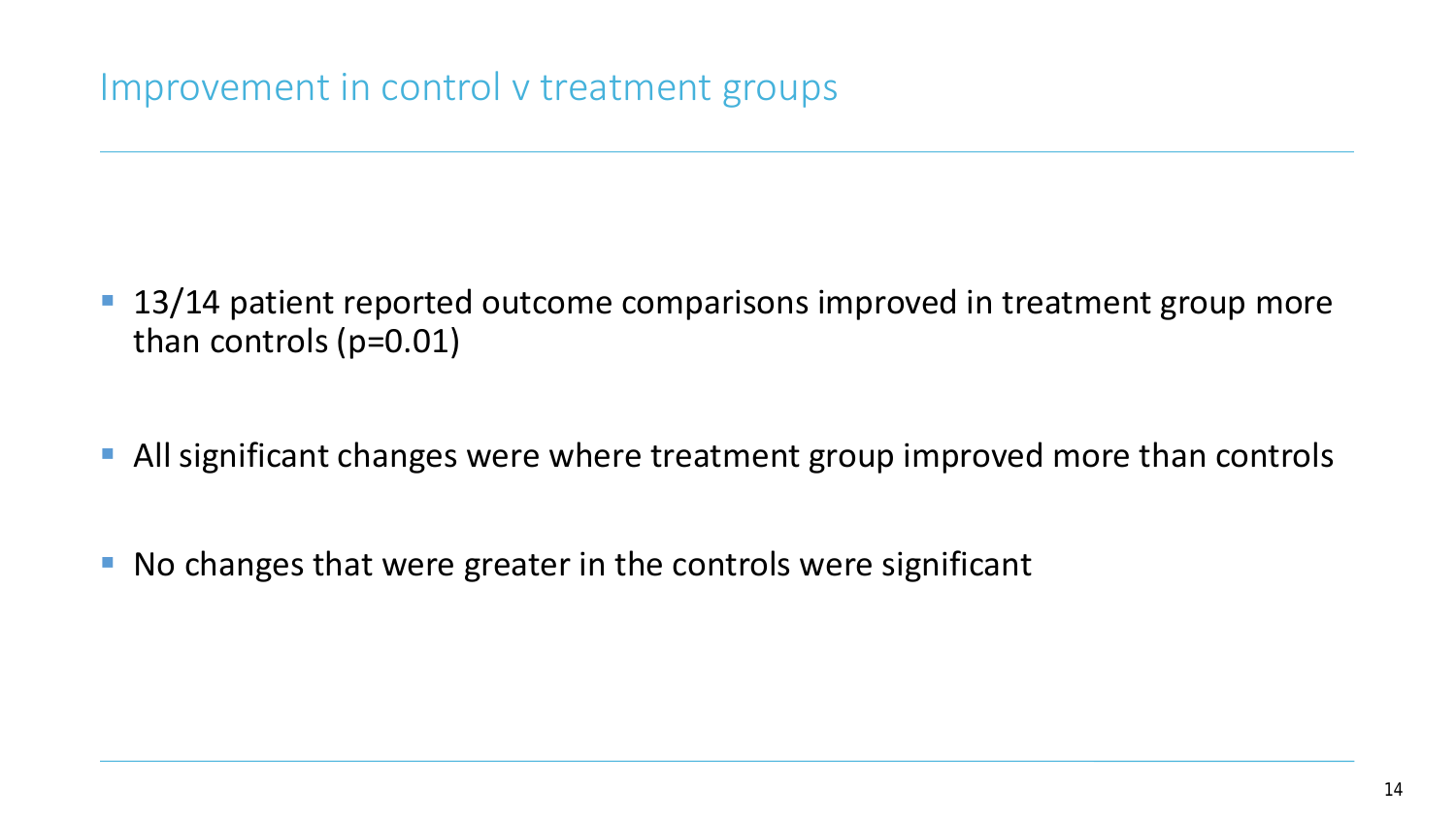

- **Well blinded study**
- **Significant improvement in the treatment group in the MFIS total score and** cognitive component and affect component of the arthritis scale
- No change in overall SF36v2 (MCS & PCS) or HADS
- **Significant improvement in hepascore and isoprostanes**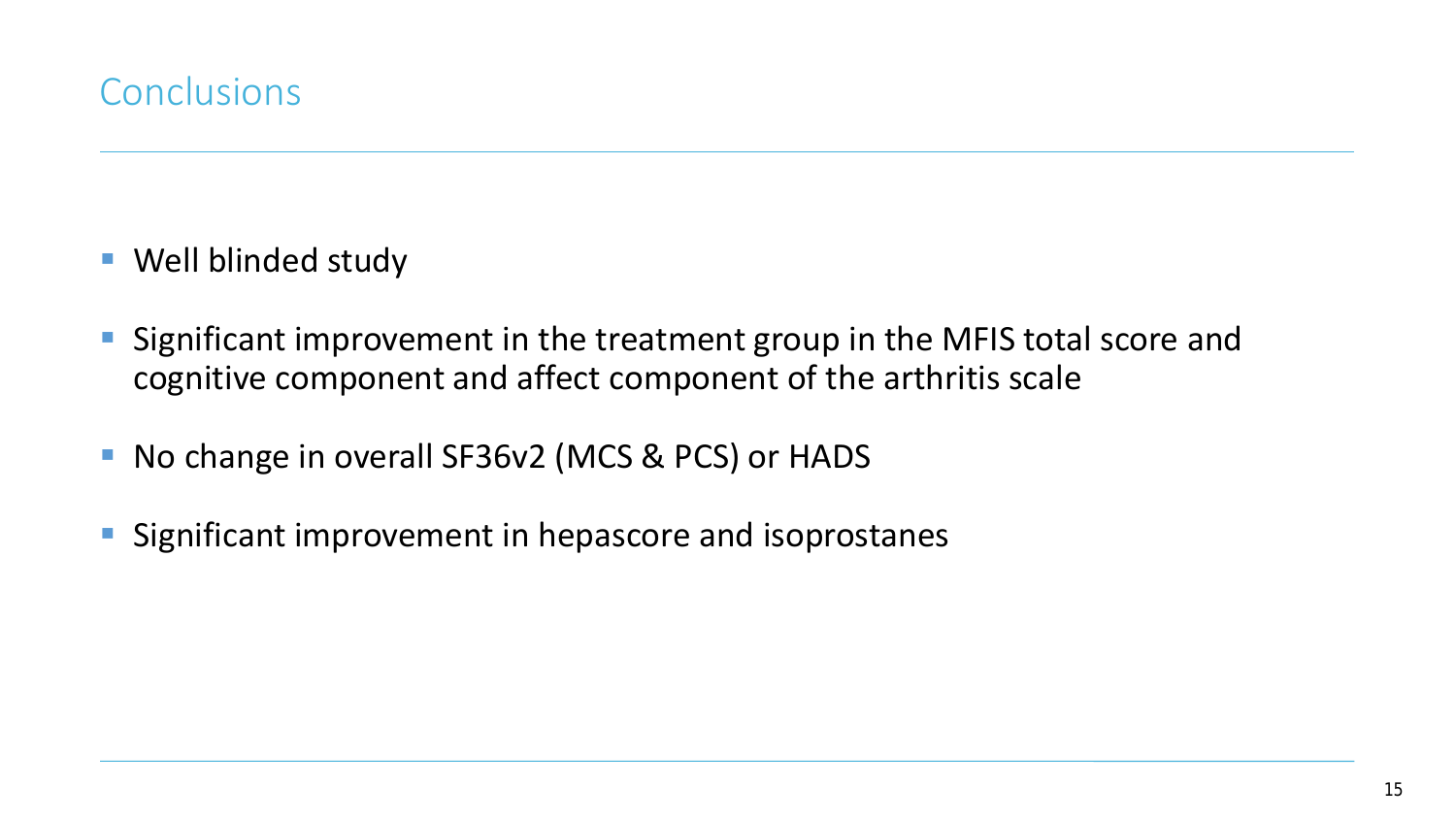- **Treatment of raised SF is generally safe**
- Data from this study indicates clinical benefit
- All with raised SF should have normalisation of body iron as indicated by normal SF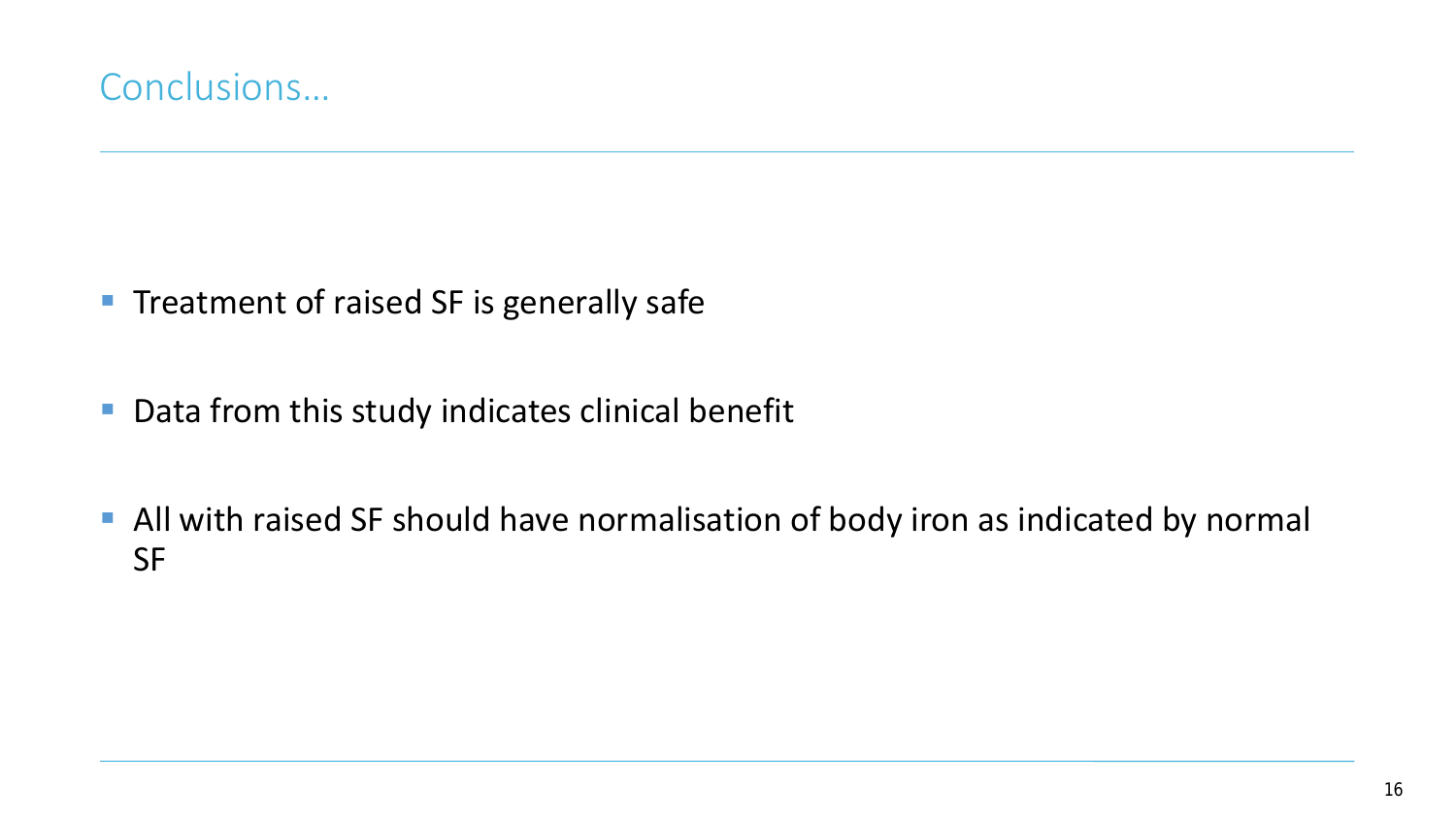#### Haemscreen

### **Aims**

#### $\omega$  Use of community genetic screening to prevent HFE-associated hereditary haemochromatosis

M B Delatycki\*, K J Allen\*, A E Nisselle, V Collins, S Metcalfe, D du Sart, J Halliday, M A Aitken, I Macciocca, V Hill, A Wakefield, A Ritchie, A A Gason, A J Nicoll, L W Powell, R Williamson

Lancet 2005; 366: 314-16 **Published online** April 26, 2005 DOI 10.1016/S0140-6736(05) 63012-7 See Comment page 269 \*These authors contributed equally to this work Murdoch Children's Research Institute, Parkville, Australia (M B Delatycki FRACP,

HFE-associated hereditary haemochromatosis is a recessive, iron-overload disorder that affects about one in 200 north Europeans and that can be easily prevented. However, genetic screening for this disease is controversial, and so we assessed whether such screening was suitable for communities. Cheek-brush screening for the Cys282Tyr HFE mutation was offered to individuals in the workplace. Outcomes were assessed by questionnaires before and after testing. 11 307 individuals were screened. We recorded no increase in anxiety in individuals who were homozygous for the Cys282Tyr mutation or non-homozygous. Self-reported tiredness before testing was significantly higher in homozygous participants than in non-homozygous participants ( $\chi^2$  test, p=0.029). Of the 47 homozygous individuals identified, 46 have taken steps to treat or prevent iron accumulation. Population genetic screening for HFE-associated hereditary haemochromatosis can be practicable and acceptable.

- screen 10,000 individuals in their workplace for HFE p.C282Y
- assess whether a "worried well" population results
- assess consent in the setting of one to many education
- minimise illness due to hemochromatosis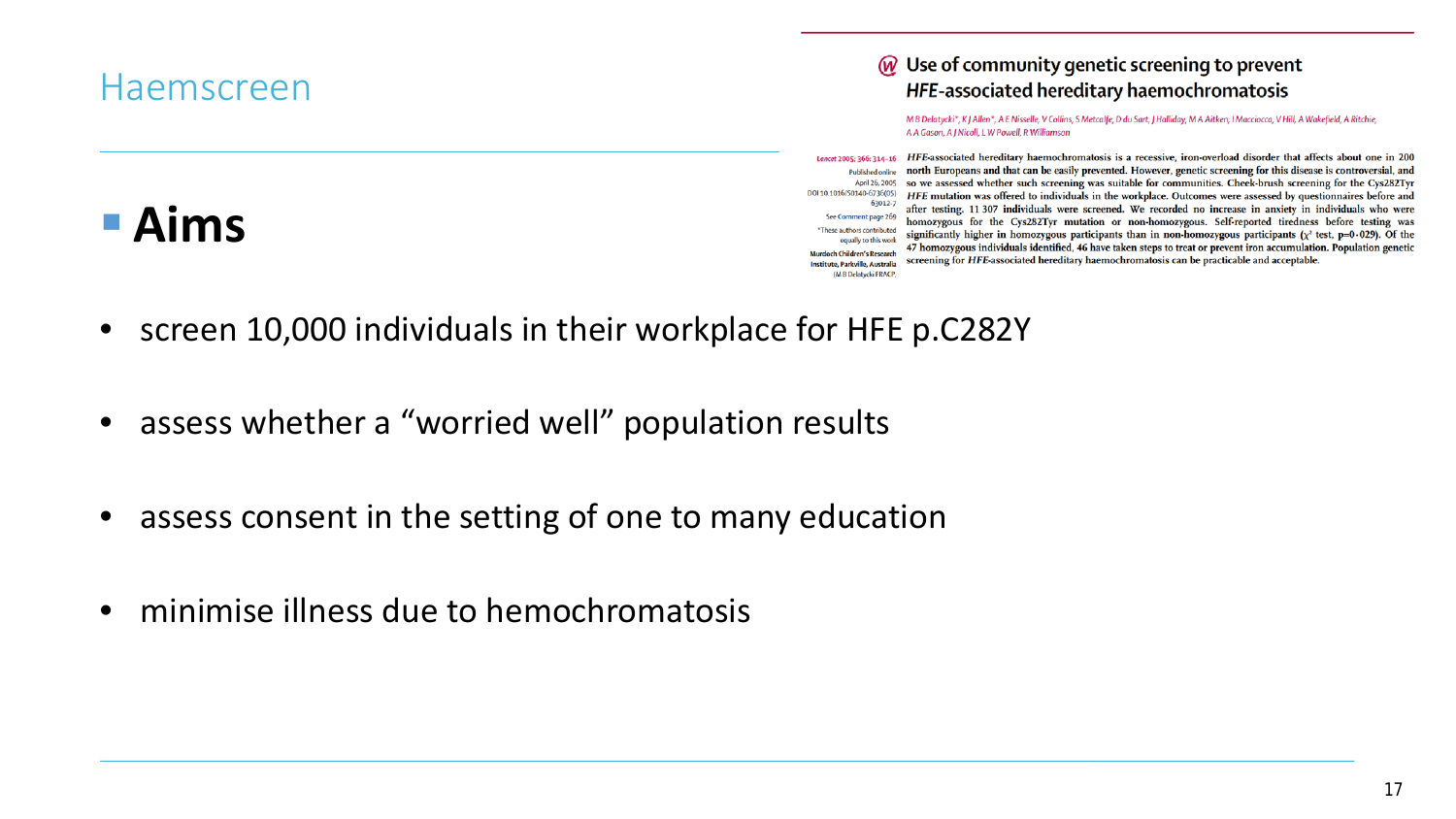

- 11,923 attended (11,841 eligible), 11,306 screened (53.1% female) = 95.5% uptake
- 51 p.C282Y homozygotes
- No change in SF36, STAI from pre screening to post result in p.C282Y homozygotes
- All with raised iron took steps to normalise iron indices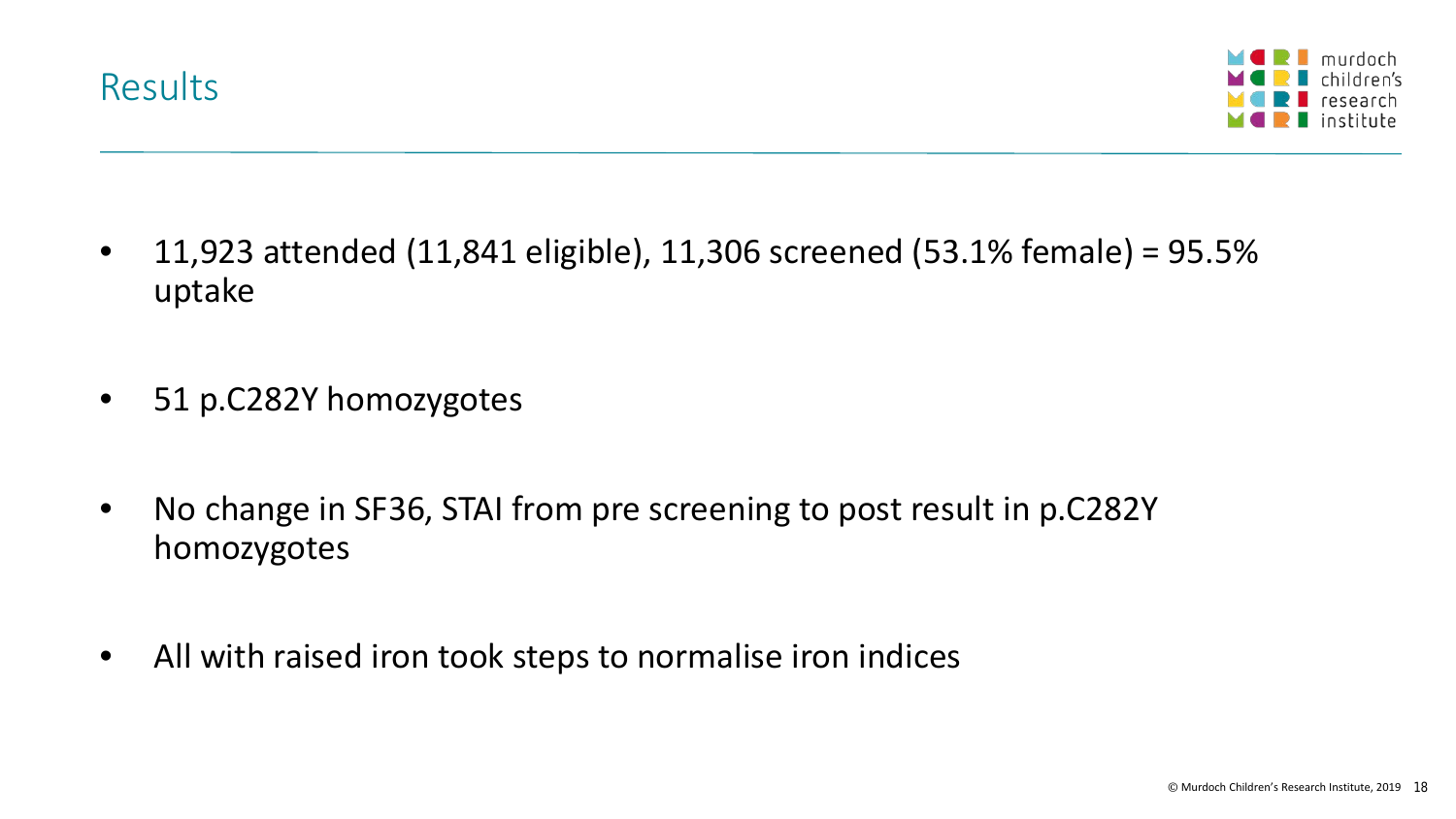# ironXS



- Is screening for HH in late high school students acceptable and feasible?
- HaemScreen- about 10% of eligible individuals had screening
- School is an ideal place to:
	- teach students about genetic health
	- reach a high percentage of the population with relative ease
	- empower young people to control future health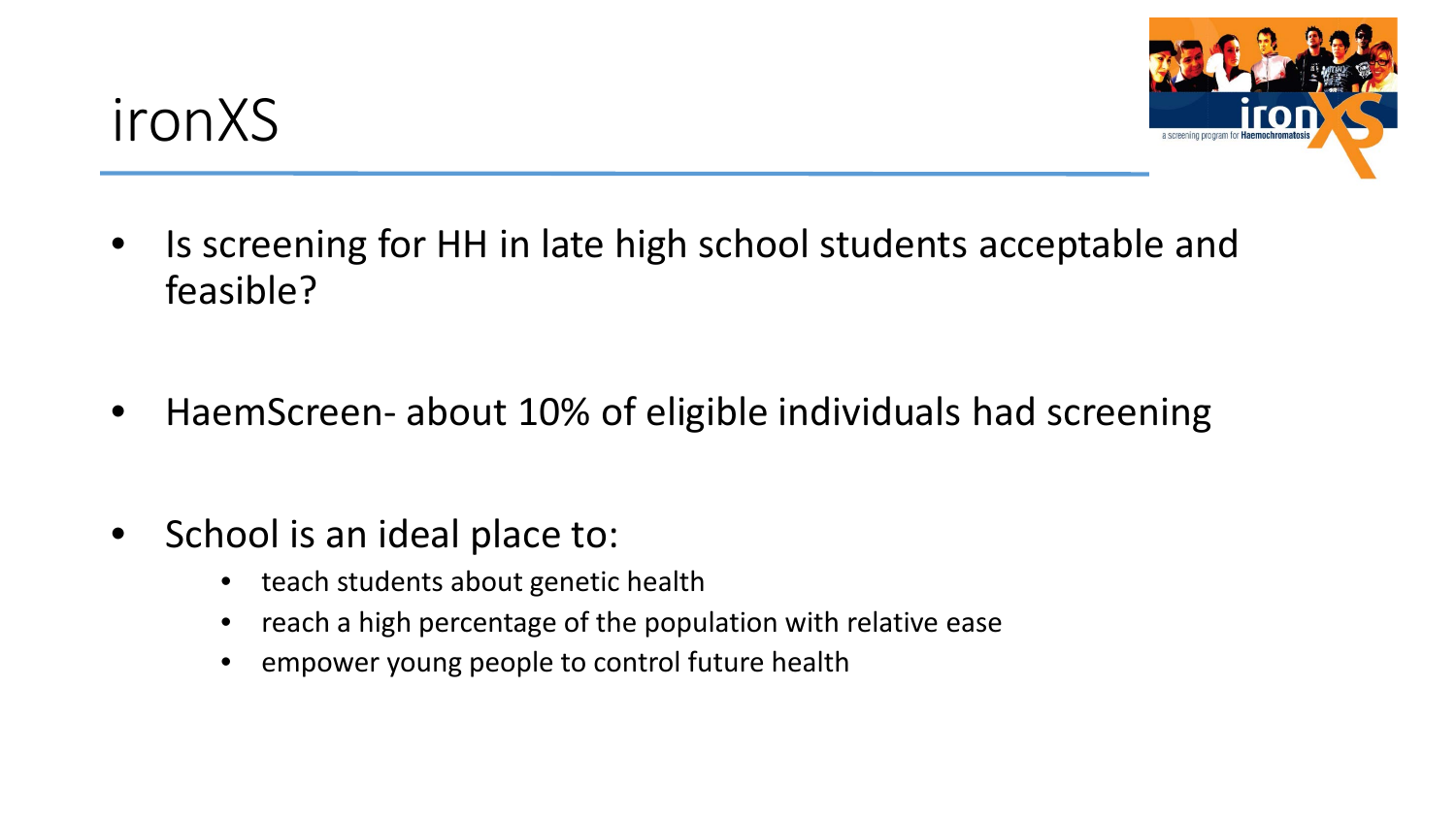## Results…

- 17,638 offered, 5757 had screening (uptake 32.6%)
- 28 p.C282Y homozygotes identified
- No change in SF36, STAI from pre screening to post result in p.C282Y homozygotes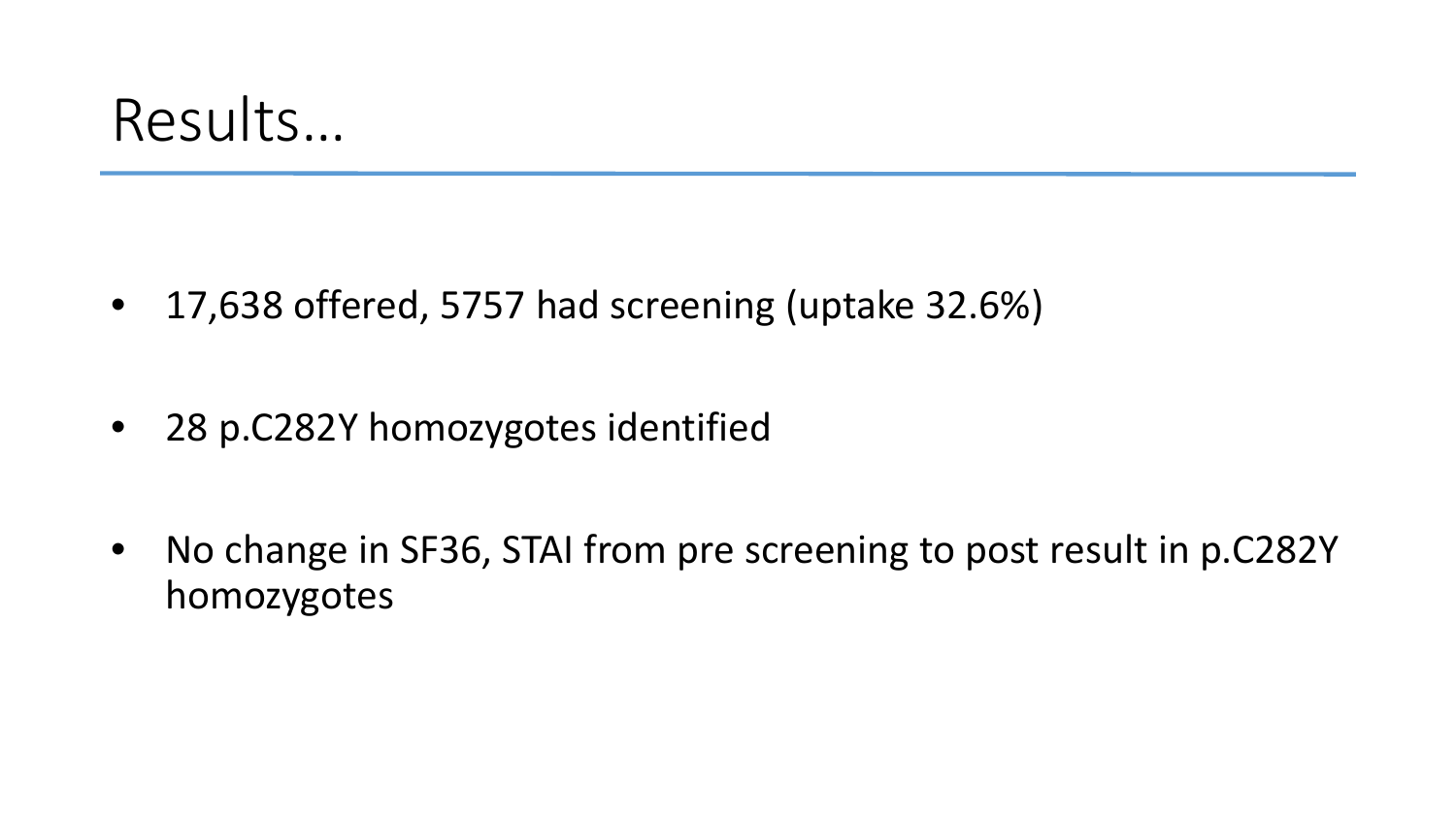- De Graaff et al Appl Health Econ Health Policy 2017
- **Modelled screening by genotype and by TS**
- Both cost effective for males, TS screening cost effective for females
- **BUT costs for genotyping excessive**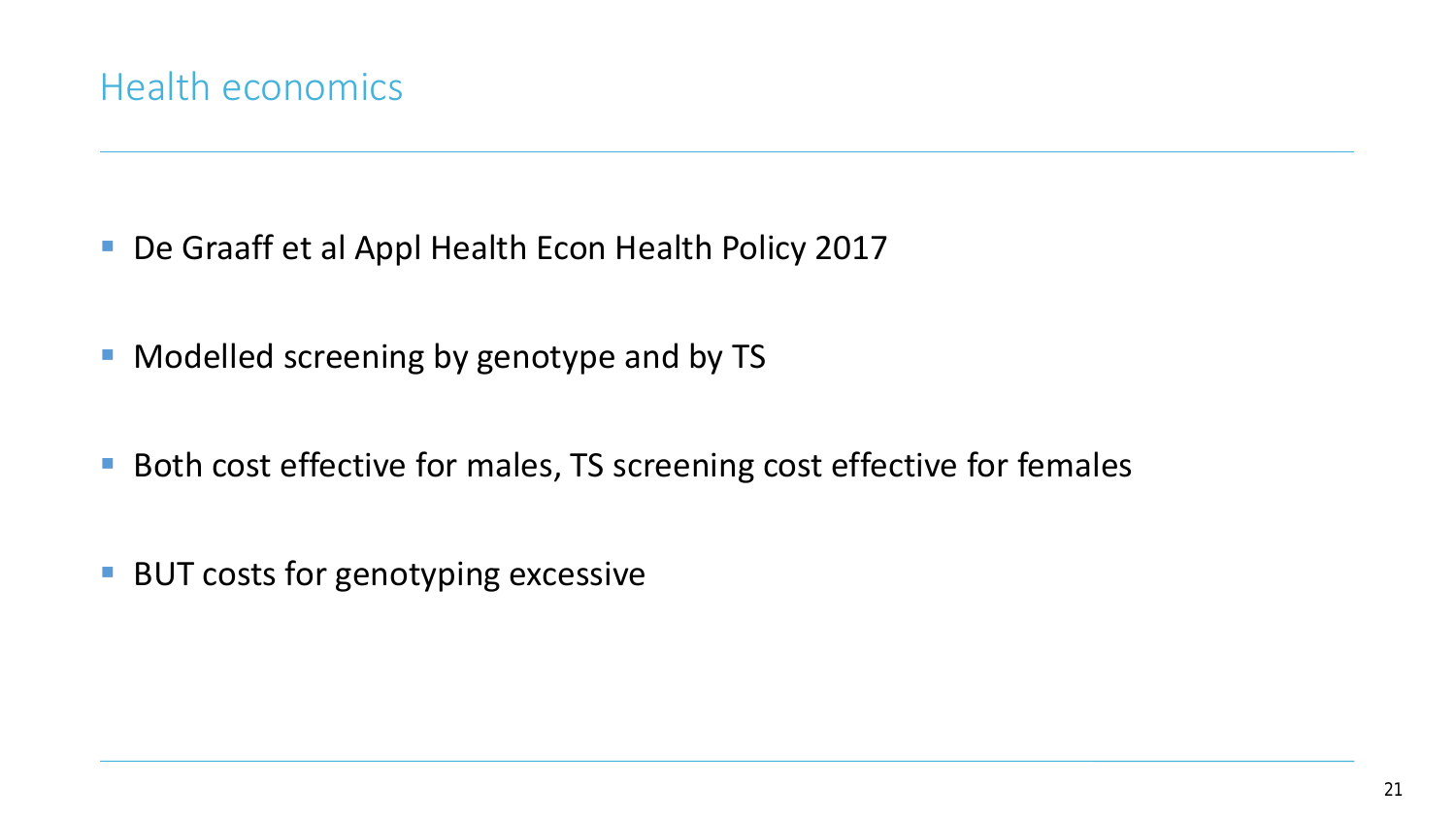#### Requirements for an Acceptable Screening Program- Wilson and Jungner, Year- 2020



| <b>Important problem</b>                         | <b>Yes</b> | <b>Suitable test</b>                                 | <b>Yes</b> |
|--------------------------------------------------|------------|------------------------------------------------------|------------|
| <b>Acceptable treatment</b>                      | <b>Yes</b> | <b>Acceptable to population</b>                      | <b>Yes</b> |
| <b>Facilities for diagnosis and</b><br>treatment | Can be     | Agreed policy on who to treat                        | <b>Yes</b> |
| <b>Recognized latent stage</b>                   | <b>Yes</b> | Cost of case finding balanced v<br>total expenditure | <b>Yes</b> |
| <b>Natural history understood</b>                | <b>Yes</b> | Continuous process of case finding                   | Can be     |